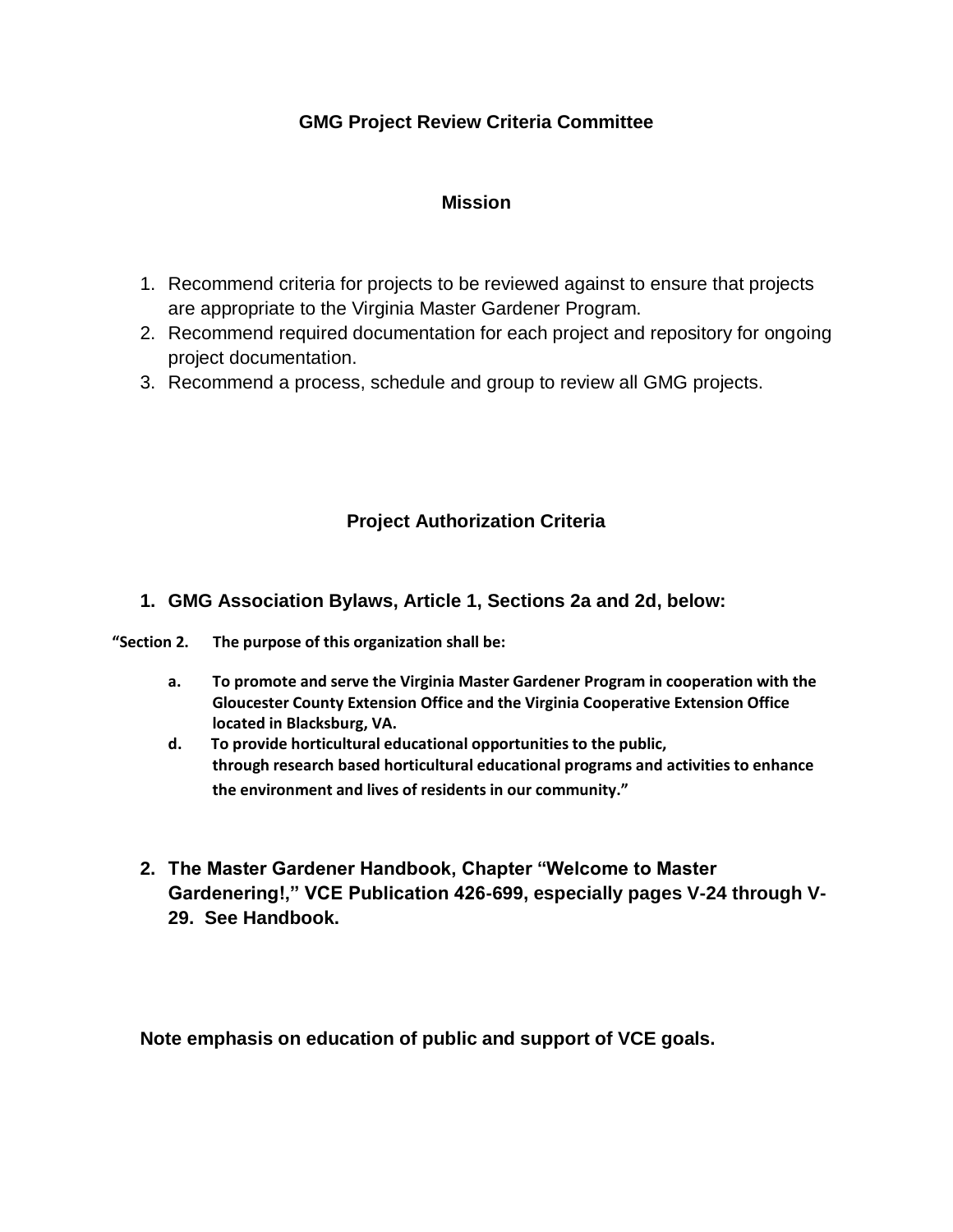# **Project Authorization Process**

All done by Project Review Committee unless otherwise noted

# CRITERIA FOR GMG PROJECTS

- 1. Develop process to review all current and new projects for appropriateness
- 2. Develop criteria against which projects will be compared to determine appropriateness
- 3. Present criteria and process to Executive Committee for approval
- 4. Executive Committee presents criteria and process to membership for approval.

## CURRENT PROJECTS

- 1. Make list of all current projects/activities and project chairs
- 2. Request project data on GMG Project Proposal Form and VCE Proposed Project Authorization Form from all project chairs by 2/16/09
- 3. Collect all data and review for completeness
- 4. Sort projects by priority for review
- 5. Compare each project against GMG criteria
- 6. Recommend approval or changes to project for compliance by 3/2/09
- 7. Present recommended disposition of each project to Executive Committee
- 8. Present Executive Committee approved projects to VCE Agent for approval
- 9. Executive Committee presents projects to membership for approval by 4/6/09
- 10.Review committee will be established annually in September to review all projects before budget approval

#### NEW PROJECTS (started after 1/1/2009)

- 1. Project chair submits GMG Project Proposal Form and VCE Proposed Project Authorization Form to Executive Committee for review against GMG criteria and approval
- 2. GMG Coordinator presents Executive Committee approved projects to VCE Agent for approval
- 3. Executive Committee presents approved project to membership for approval

## **DOCUMENTATION**

All approved GMG Project Proposal Forms and copies of VCE Proposed Project Authorization Forms will be organized by year and project and stored in the GMG office.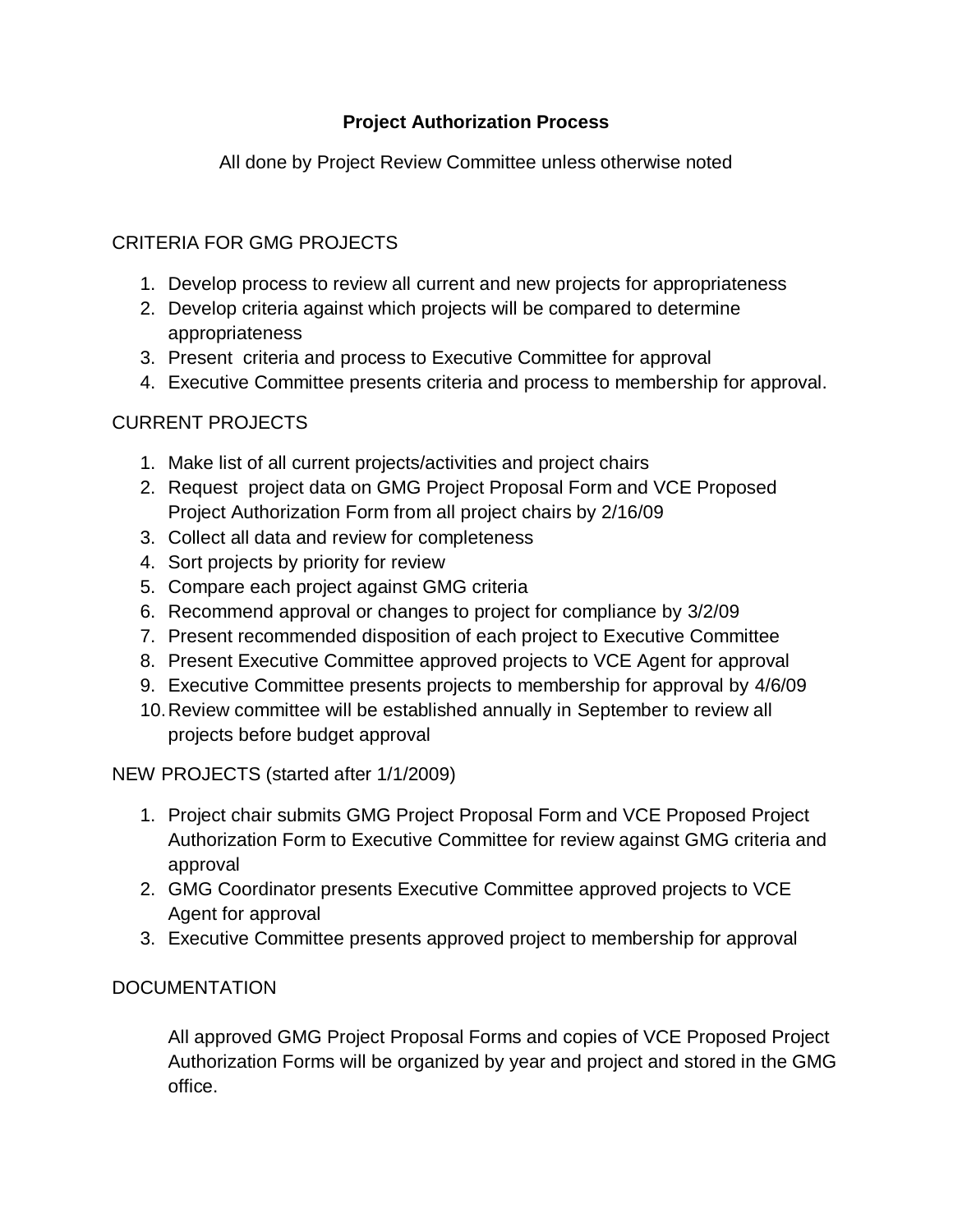#### **Gloucester Master Gardener Project Proposal**

Name of Project \_\_\_\_\_\_\_\_\_\_\_\_\_\_\_\_\_\_\_\_\_\_\_\_\_\_\_\_\_\_\_\_\_\_\_\_

Project Chair Letter and the set of the set of the set of the set of the set of the set of the set of the set of the set of the set of the set of the set of the set of the set of the set of the set of the set of the set of

PROJECT DESCRIPTION (answer questions below)

WHO is the intended audience?

WHAT is the expected value to the Gloucester community?

WHAT activities generally occur? (Give specific examples if possible.)

WHEN do the activities occur? (Weekly, monthly, once or several times a year, be as specific as possible.)

WHERE do the activities take place?

Is there a plan to evaluate the project after completion? Please outline how, and when this is to be done?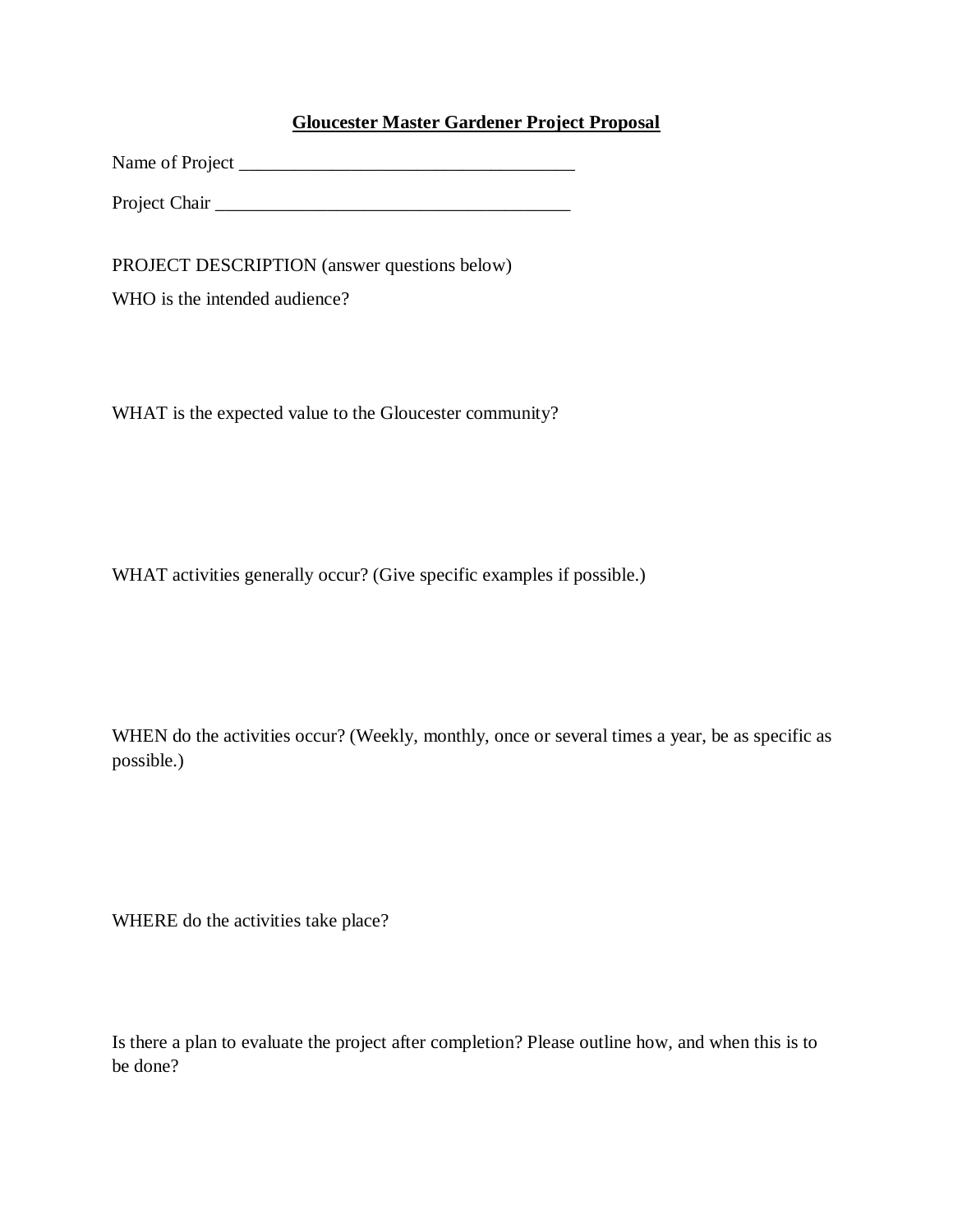## **PROJECT DIRECTION AND OBJECTIVES:** As defined by VT/VCE & found in MG Handbook

Identify below one major objective of the project, if more than one, then identify one Primary Objective **P.** If there is a (are) Secondary Objective(s), then mark (each) with an **S.**

\_\_\_\_ Communicate information or advice based on principles of Sustainable Landscape Management. (e.g. distributed information from VMG Handbook, VT brochures, or VT.edu site.)

\_\_\_\_ Provide horticultural education/information (directly or through materials) that engages youth or professionals who work with youth.

\_\_\_\_ Provide horticultural education/information (directly or through materials) to members of the community or professionals working in the community. The goal is to insure the proper design, installation and maintenance of sustainable landscape, other than for environmental protection.

Provide information/education to individuals or organizations in the community in developing awareness of the benefits of home food production and developing gardening knowledge and skills.

\_\_\_ Increase awareness in residents and health industry members of the value of interior and exterior landscape to human health and quality of life.

\_\_\_\_ Communicate information that can result in the protection of water quality. This could be through a lecture, or demonstration garden for wetlands, riparian buffer etc.

\_\_\_\_ Engage youth so that they learn about aquatic/marine ecology and water quality, including means of maintaining or improving water quality (e.g. water cycle.)

Approved Master Gardener Projects **need to include one or more of the above.** Some activities may have as their primary goal to:

\_\_\_\_ Generate funds to finance Master Gardener Approved Projects.

| Review Committee Approval: | Date: |
|----------------------------|-------|
|                            | Date: |
|                            | Date: |
|                            | Date: |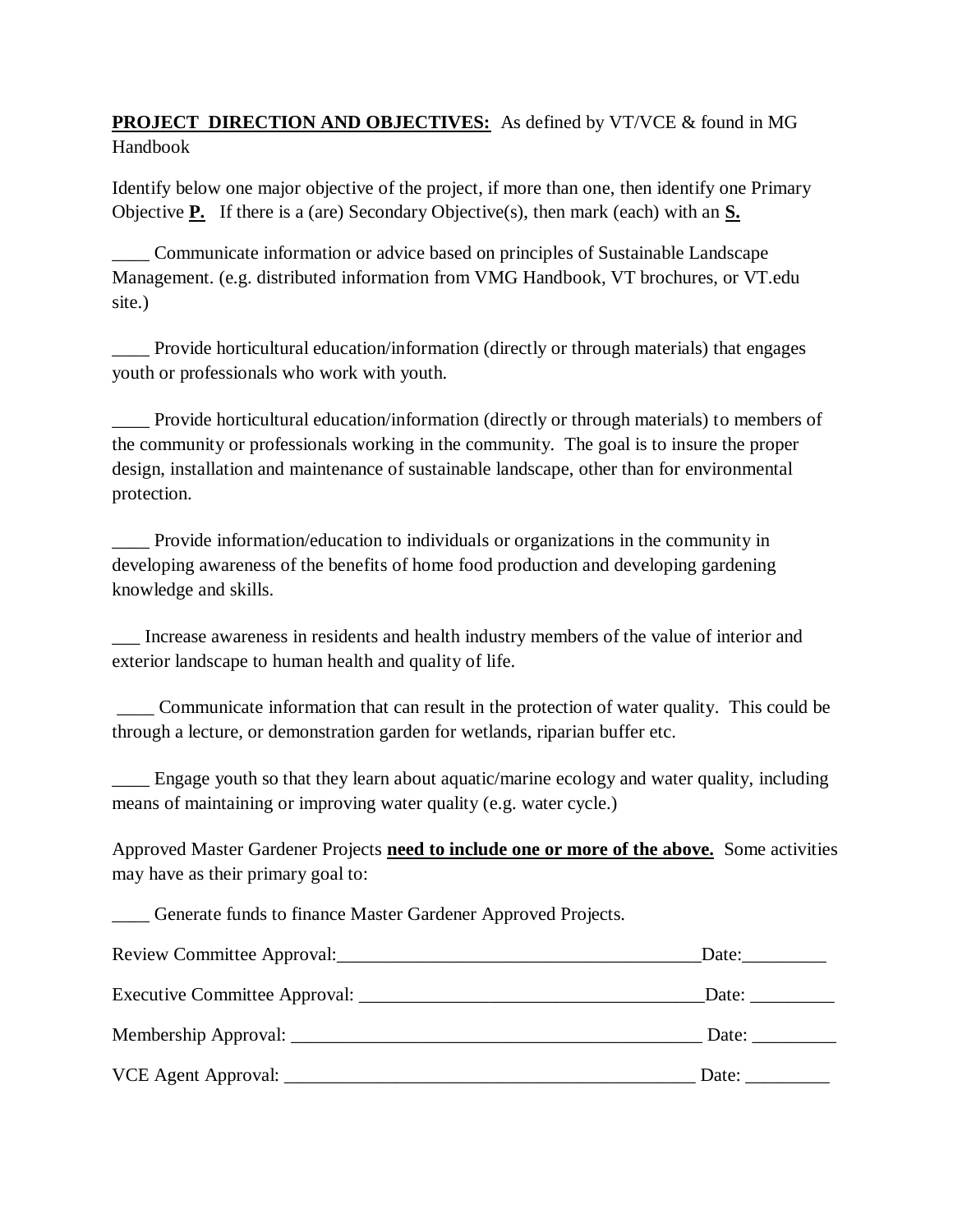| <u> 2000 - 2000 - 2000 - 2000 - 2000 - 2000 - 2000 - 2000 - 2000 - 2000 - 2000 - 2000 - 2000 - 2000 - 2000 - 200</u>                                                                                                                               |  |  |  |
|----------------------------------------------------------------------------------------------------------------------------------------------------------------------------------------------------------------------------------------------------|--|--|--|
| <u> 1980 - Johann Stoff, amerikan bestein de stad in de stad in de stad in de stad in de stad in de stad in de st</u><br><u> 1990 - Johann Stoff, amerikansk politiker (d. 1980)</u><br># of MGs required_____________ Estimated # Volunteer Hours |  |  |  |
|                                                                                                                                                                                                                                                    |  |  |  |
| Person or organization requesting MG services:                                                                                                                                                                                                     |  |  |  |
|                                                                                                                                                                                                                                                    |  |  |  |
|                                                                                                                                                                                                                                                    |  |  |  |
|                                                                                                                                                                                                                                                    |  |  |  |
| Phone Number_______                                                                                                                                                                                                                                |  |  |  |
|                                                                                                                                                                                                                                                    |  |  |  |
| Plan to implement Project:                                                                                                                                                                                                                         |  |  |  |
| Who will attend?                                                                                                                                                                                                                                   |  |  |  |
| Who will conduct/participate in the delivery of the project?                                                                                                                                                                                       |  |  |  |
| How will the program be advertised?                                                                                                                                                                                                                |  |  |  |

#### VCE Master Gardener Proposed Project Authorization Form